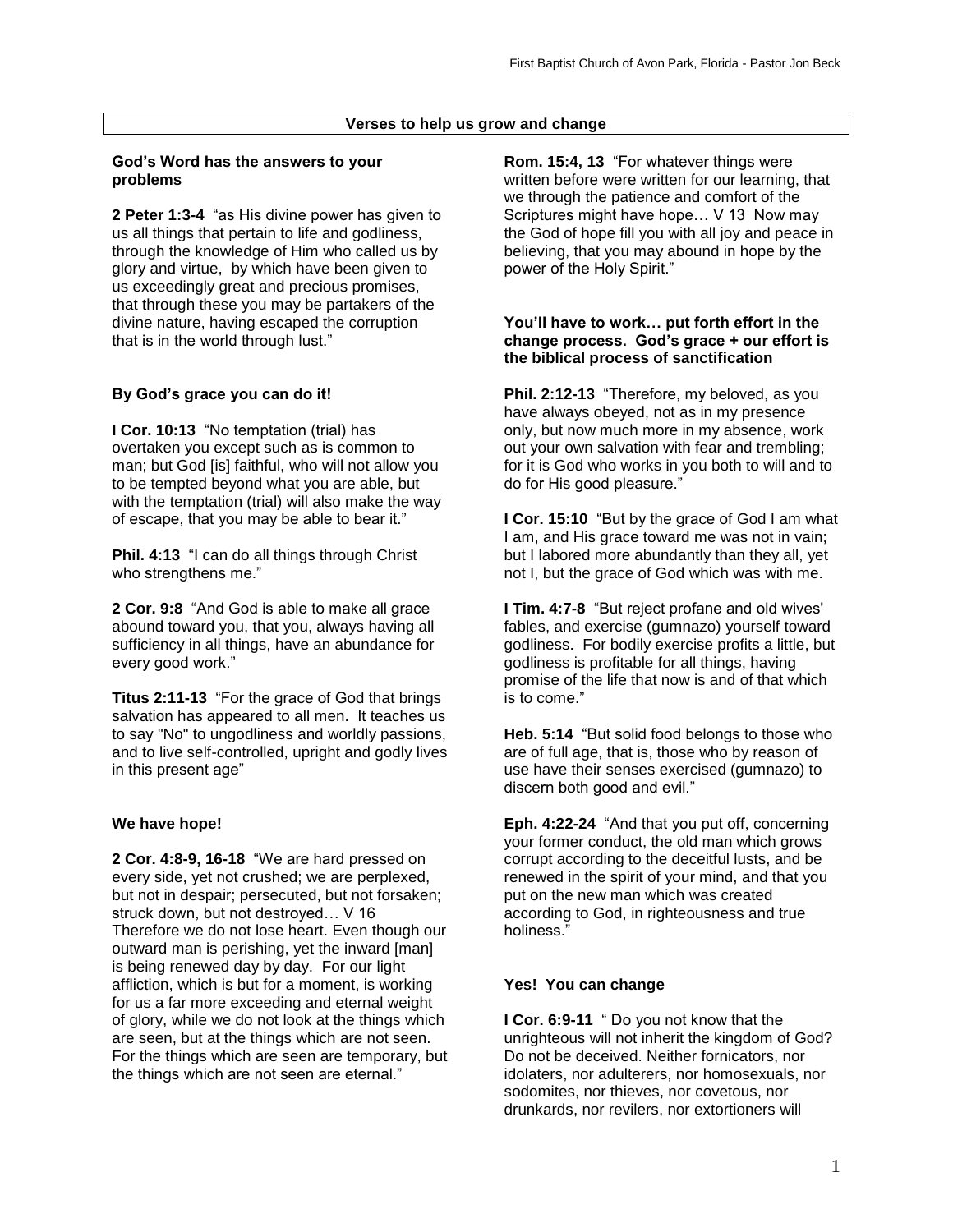inherit the kingdom of God. And such *were* some of you. But you were washed, but you were sanctified, but you were justified in the name of the Lord Jesus and by the Spirit of our God."

## **Your goal must be to please God… not just get relief from the problem**

**2 Cor. 5:9-10** "Therefore we make it our *aim*  (goal), whether present or absent, to be well pleasing to Him. For we must all appear before the judgment seat of Christ, that each one may receive the things [done] in the body, according to what he has done, whether good or bad."

**I Cor. 10:31** "Therefore, whether you eat or drink, or whatever you do, do all to the glory of God."

## **God uses suffering and trials in our lives**

**James 1:2-4** "My brethren, count it all joy when you fall into various trials, knowing that the testing of your faith produces patience. But let patience have its perfect work, that you may be perfect and complete, lacking nothing."

**Rom. 5:3-5** "And not only that, but we also glory in tribulations, knowing that tribulation produces perseverance; and perseverance, character, and character, hope. Now hope does not disappoint, because the love of God has been poured out in our hearts by the Holy Spirit who was given to us."

**Phil. 1:29** "For to you it has been granted on behalf of Christ, not only to believe in Him, but also to suffer for His sake."

**I Peter 4:12** "Beloved, do not think it strange concerning the fiery trial which is to try you, as though some strange thing happened to you."

## **God's goal is to make you more like Christ through the trial & God is in control (Sovereign)**

**Rom. 8:28-29** "And we know that all things work together for good to those who love God, to those who are the called according to His purpose. For whom He foreknew, He also predestined *to be conformed to the image of His Son*, that He might be the firstborn among many brethren."

**Gen. 50:20** "But as for you, you meant evil against me; but God meant it for good, in order to bring it about as it is this day, to save many people alive."

**Isa. 55:8-9** "For My thoughts are not your thoughts, nor are your ways My ways," says the Lord. "For as the heavens are higher than the earth, so are My ways higher than your ways, And My thoughts than your thoughts."

## **God is in control even of bad things**

**Isa. 45:7** "I form the light and create darkness, I make peace and create calamity; I, the Lord, do all these things."

**Eccles. 7:14** "In the day of prosperity be joyful, but in the day of adversity consider: Surely God has appointed the one as well as the other, so that man can find out nothing that will come after him."

**Lam. 3:37-38** "Who is he who speaks and it comes to pass, when the Lord has not commanded it? Is it not from the mouth of the Most High that woe and well-being proceed?"

**Amos 3:6** "If a trumpet is blown in a city, will not the people be afraid? If there is calamity in a city, will not the Lord have done it?

# **To continue in sin makes for a hard life!**

**Prov. 13:15** "…the way of the transgressor is hard."

## **Living with unconfessed sin makes you paranoid and fearful**

**Prov. 28:1** "The wicked flee when no one pursues, but the righteous are bold as a lion."

## **Repentance means turning away from your sin and towards God**

**Prov. 28:13** "He who covers his sins will not prosper, but whoever confesses and forsakes them will have mercy."

**Psa. 32:1-4** "Blessed is he whose transgression is forgiven, whose sin is covered. Blessed is the man to whom the Lord does not impute iniquity,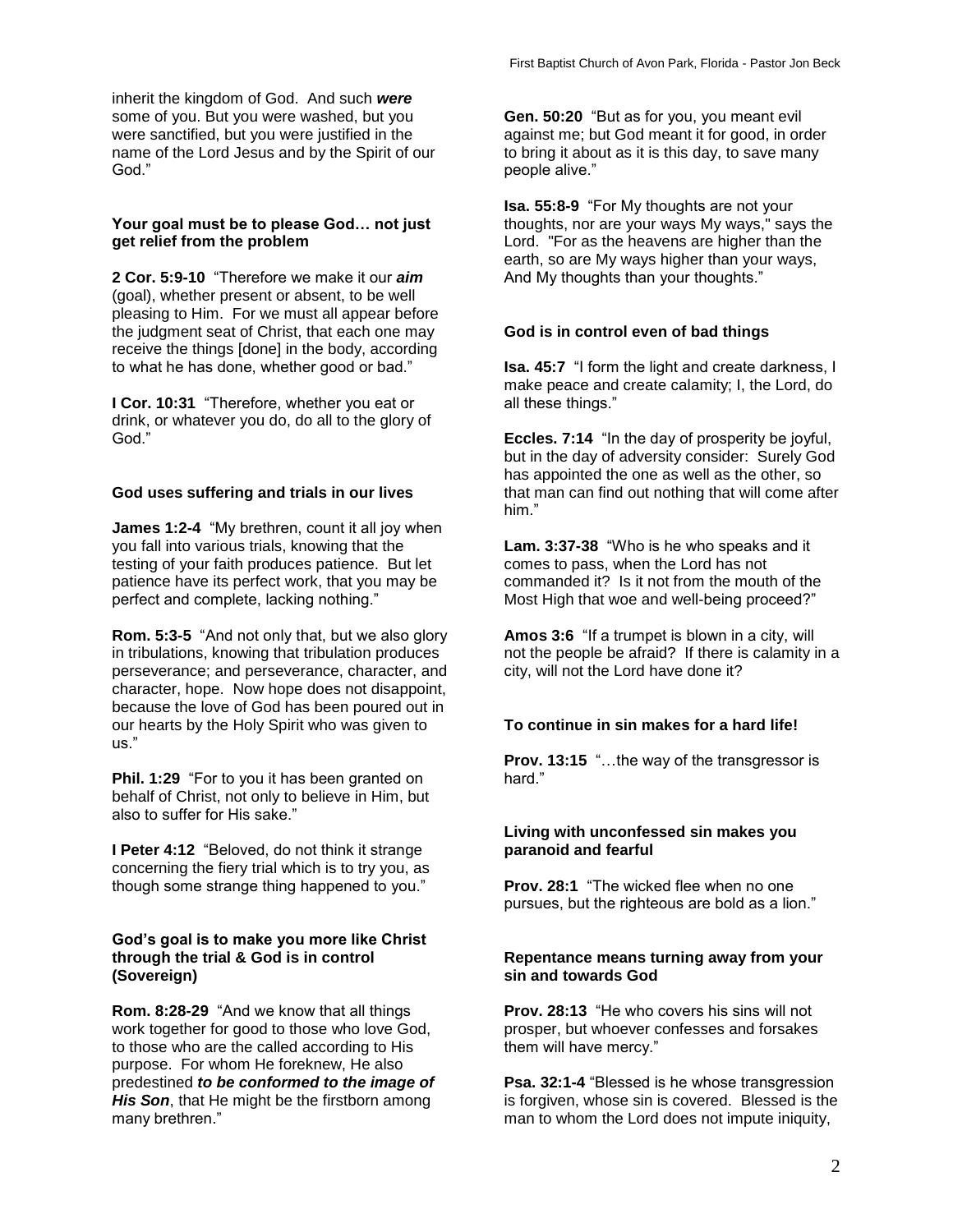and in whose spirit there is no deceit. When I kept silent, my bones grew old through my groaning all the day long. For day and night Your hand was heavy upon me…"

**Rom. 2:4-8** "Or do you despise the riches of His goodness, forbearance, and longsuffering, not knowing that the goodness of God leads you to repentance? But in accordance with your hardness and your impenitent heart you are treasuring up for yourself wrath in the day of wrath and revelation of the righteous judgment of God, who "will render to each one according to his deeds": eternal life to those who by patient continuance in doing good seek for glory, honor, and immortality; but to those who are self-seeking and do not obey the truth, but obey unrighteousness--indignation and wrath."

**Heb. 3:7-15** "Therefore, as the Holy Spirit says: "Today, if you will hear His voice, *do not harden your hearts* as in the rebellion, in the day of trial in the wilderness, where your fathers tested Me, tried Me, and saw My works forty years. Therefore I was angry with that generation, and said, `They always go astray in their heart, and they have not known My ways.' So I swore in My wrath, `They shall not enter My rest.' " Beware, brethren, lest there be in any of you an evil heart of unbelief in departing from the living God; but exhort one another daily, while it is called "Today," lest any of you *be hardened* through the deceitfulness of sin. For we have become partakers of Christ if we hold the beginning of our confidence steadfast to the end, while it is said: "Today, if you will hear His voice, *do not harden your hearts* as in the rebellion."

## **Specific sins in your life must be dealt with radically… don't allow them to remain**

**Matt. 5:29-30** ""If your right eye causes you to sin, pluck it out and cast it from you; for it is more profitable for you that one of your members perish, than for your whole body to be cast into hell. And if your right hand causes you to sin, cut it off and cast it from you; for it is more profitable for you that one of your members perish, than for your whole body to be cast into hell."

**Rom. 13:14** "But put on the Lord Jesus Christ, and make no provision for the flesh, to fulfill its lusts."

## **You are responsible for taking control of your thoughts**

**2 Cor. 10:5** "casting down arguments and every high thing that exalts itself against the knowledge of God, bringing every thought into captivity to the obedience of Christ"

**Rom. 12:1-2** "I beseech you therefore, brethren, by the mercies of God, that you present your bodies a living sacrifice, holy, acceptable to God, which is your reasonable service. And do not be conformed to this world, but be transformed by the renewing of your mind, that you may prove what is that good and acceptable and perfect will of God."

**Phil. 4:8-9** "Finally, brethren, whatever things are true, whatever things are noble, whatever things are just, whatever things are pure, whatever things are lovely, whatever things are of good report, if there is any virtue and if there is anything praiseworthy--meditate on these things. The things which you learned and received and heard and saw in me, these do, and the God of peace will be with you."

**Col. 3:2** "Set your mind on things above, not on things on the earth."

**Eph. 4:23** "and be renewed in the spirit of your mind"

**Prov. 4:23** "Guard your heart with all diligence, for out of it flows the issues of life."

### **You must work on removing any 'idols of the heart' – The heart is what produces sinful attitudes and actions**

**Ezek. 14:3-4** "Son of man, these men have set up their idols in their hearts, and put before them that which causes them to stumble into iniquity. Should I let Myself be inquired of at all by them? Therefore speak to them, and say to them, `Thus says the Lord God: "Everyone of the house of Israel who sets up his idols in his heart, and puts before him what causes him to stumble into iniquity, and then comes to the prophet, I the Lord will answer him who comes, according to the multitude of his idols, "that I may seize the house of Israel by their heart, because they are all estranged from Me by their idols." '"

**Jonah 2:8** "Those who cling to worthless idols forfeit the grace that could be theirs."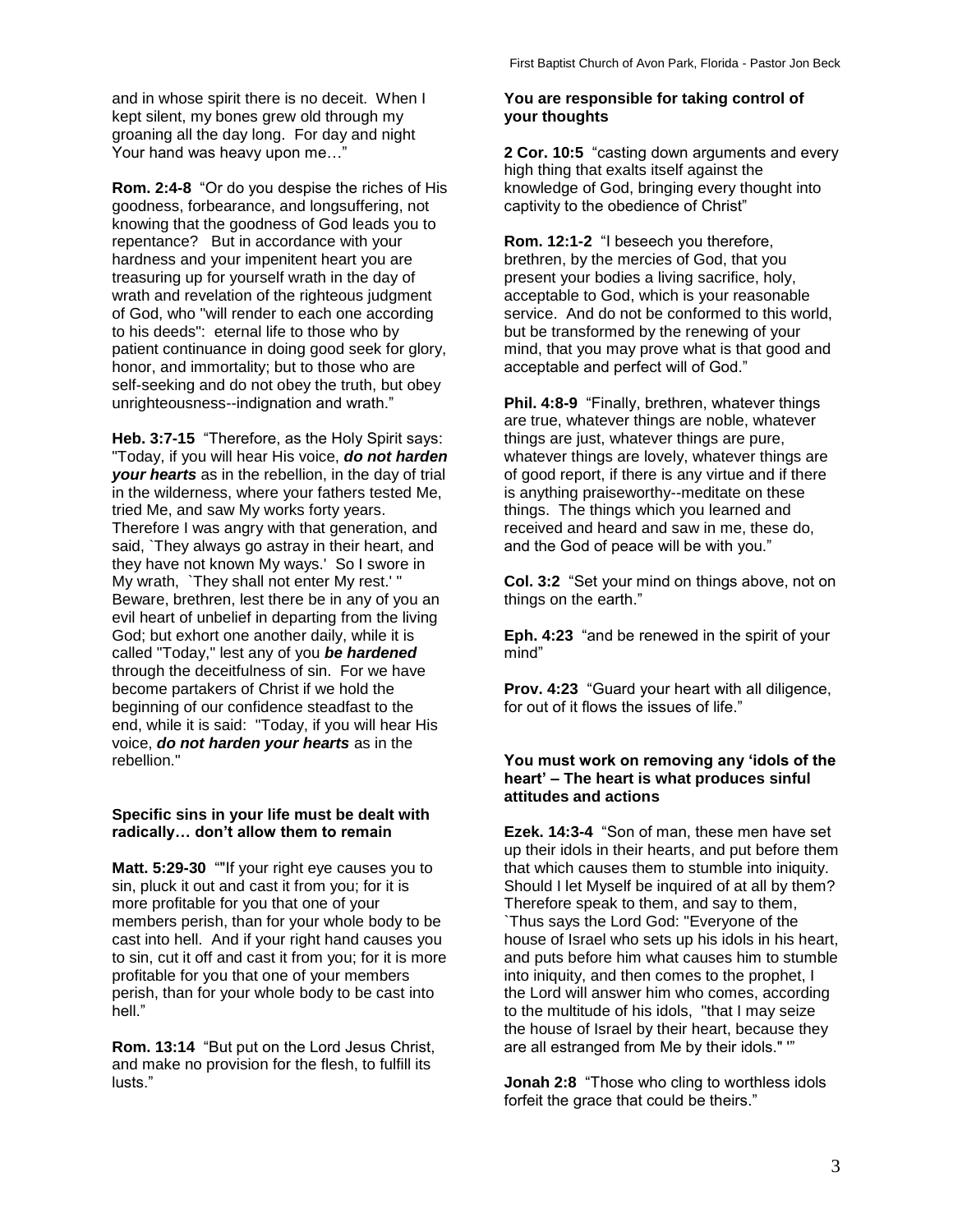**James 4:1-3** "Where do wars and fights come from among you? Do they not come from your desires for pleasure that war in your members? You lust and do not have. You murder and covet and cannot obtain. You fight and war. Yet you do not have because you do not ask. You ask and do not receive, because you ask amiss, that you may spend it on your pleasures."

**Matt. 15:17-19** "Do you not yet understand that whatever enters the mouth goes into the stomach and is eliminated? But those things which proceed out of the mouth come from the heart, and they defile a man. For out of the heart proceed evil thoughts, murders, adulteries, fornications, thefts, false witness, blasphemies."

**Prov. 4:23** "Guard your heart with all diligence. For out of it flows the issues of life." **Jeremiah 2:12-13** "Be astonished, O heavens, at this, and be horribly afraid; be very desolate," says the Lord. For My people have committed two evils: They have forsaken Me, the fountain

of living waters, and hewn themselves cisterns- broken cisterns that can hold no water."

**Prov. 3:5-6** "Trust in the Lord with all your heart, and lean not on your own understanding. In all your ways acknowledge Him, and He shall direct your paths."

## **In conflicts consider your own sin first! Don't trust your own 'heart' and feelings… do what God's word says**

**Jer. 17:9** "The heart is deceitfully wicked and who can know it?"

**Matt. 7:3-5** "And why do you look at the speck in your brother's eye, but do not consider the plank in your own eye? Or how can you say to your brother, `Let me remove the speck from your eye'; and look, a plank is in your own eye? Hypocrite! First remove the plank from your own eye, and then you will see clearly to remove the speck from your brother's eye."

## **Don't be anxious**

**Phil. 4:6-7** "Be anxious for nothing, but in everything by prayer and supplication, with thanksgiving, let your requests be made known to God; and the peace of God, which surpasses all understanding, will guard your hearts and minds through Christ Jesus."

**Matt. 6:33-34** "But seek first the kingdom of God and His righteousness, and all these things shall be added to you. Therefore do not worry about tomorrow, for tomorrow will worry about its own things. Sufficient for the day is its own trouble."

## **Love (giving for the needs of another) drives out fear**

**I John 4:18** "There is no fear in love; but perfect love casts out fear, because fear involves torment. But he who fears has not been made perfect in love."

**Prov. 29:25** "The fear of man brings a snare, But whoever trusts in the Lord shall be safe."

## **Unconfessed anger gives Satan a foothold in your life**

**Eph. 4:26-27** "Be angry, and do not sin: do not let the sun go down on your wrath, nor give place to the devil."

## **God gives grace to the humble!**

**James 4:6** "But He gives more grace. Therefore He says: "God resists the proud, but gives grace to the humble."

## **Don't retaliate when wronged, but overcome evil with good**

**Rom. 12:17-21** "Repay no one evil for evil. Have regard for good things in the sight of all men. If it is possible, as much as depends on you, live peaceably with all men. Beloved, do not avenge yourselves, but rather give place to wrath; for it is written, "Vengeance [is] Mine, I will repay," says the Lord. Therefore "If your enemy is hungry, feed him; If he is thirsty, give him a drink; for in so doing you will heap coals of fire on his head. Do not be overcome by evil, but overcome evil with good."

# **Watch out for bitterness!**

**Heb. 12:15** "looking carefully lest anyone fall short of the grace of God; lest any root of bitterness springing up cause trouble, and by this many become defiled"